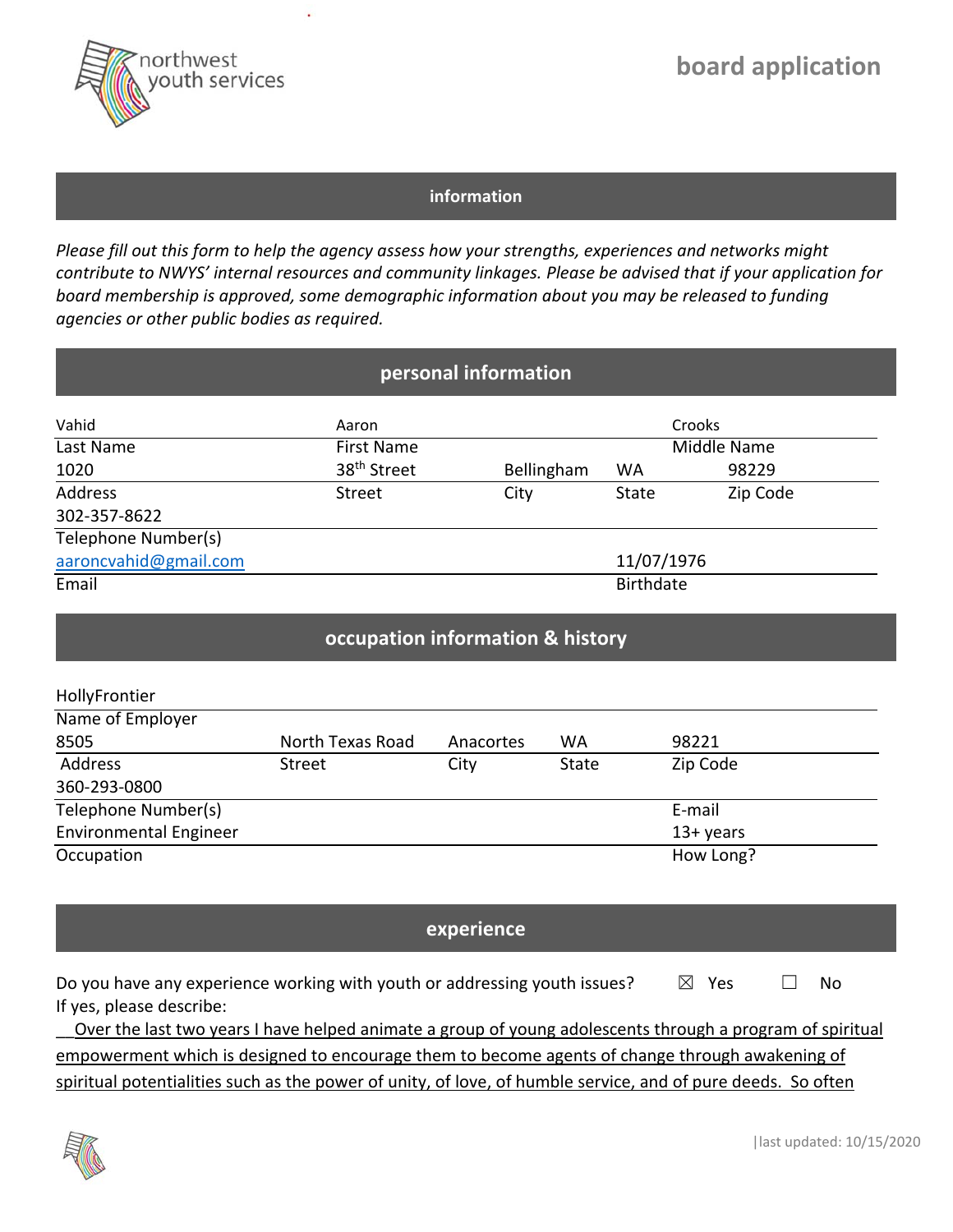society paints our youth as a decadent, morally ambivalent, and purposeless generation, which could not be further from the truth. As our youth grow, they are just beginning to explore their physical, mental, and spiritual powers and this program seeks to release these powers and direct them towards service to humanity. I believe that youth have a nobility and unique consciousness that, if properly harnessed, will drive them to make our world a better place. Our group tried to direct these energies into study, action, and reflection which lead to several successful service projects for the un-housed in Whatcom County. I was very privileged and proud to be a part of this amazing group of young youth who have now graduated the program and moved onto high school.

If you have any background or experience in any of the following areas, please check and provide some insight into that experience in the space below. Next, circle the content area(s) that would be of interest for your portfolio with NWYS.

| $\boxtimes$ | Legal                            | ⋉ | <b>Donor Cultivation</b> |
|-------------|----------------------------------|---|--------------------------|
| $\boxtimes$ | PR/Community Awareness/Marketing |   | <b>Event Planning</b>    |
|             | <b>Financial Management</b>      |   | Human Resources          |
| $\boxtimes$ | <b>Public Policy Advocacy</b>    |   | Other                    |

In the space below and/or on back, please expand upon your experience in these categories: My experience with the Safe Storage (see resume) and the JYSEP (Junior Youth Spiritual Empowerment Program) has given me experience with two online fund‐raising and one in‐person fundraising efforts. In each case, we raised several hundred to several thousand dollars towards our fund-raising goals. In one case, we raised money online to buy and build lockers intended to allow the un-housed 24-hour access to safe storage options. In the other cases, our JYSEP raised funds online and in‐person and put together over 120 care packages for the un-housed in Bellingham. Also, my work with the City of Bellingham as a member of the Safe Storage organization has given me public policy experience and direct interaction with the city government as we tried to negotiate a land lease use agreement for outdoor lockers. My work as an environmental engineer engenders responsibilities that relate directly to public policy, PR/community relations and awareness, and the legal/environmental law fields. In that regard, I meet regularly with regulators (both local, State, and Federal) and negotiate the development of new laws and the implementation of existing regulations. I have also been in the position at my work to develop and implement two community awareness and communication plans related to refinery operations. Regarding content areas of interest, I am happy to help in any of the aforementioned areas, as needed, but can be of particular use in the PR/Community Awareness and Public Policy spaces.

**inquiry** 

Have you served on a board of directors before?  $\Box$  Yes  $\boxtimes$  No

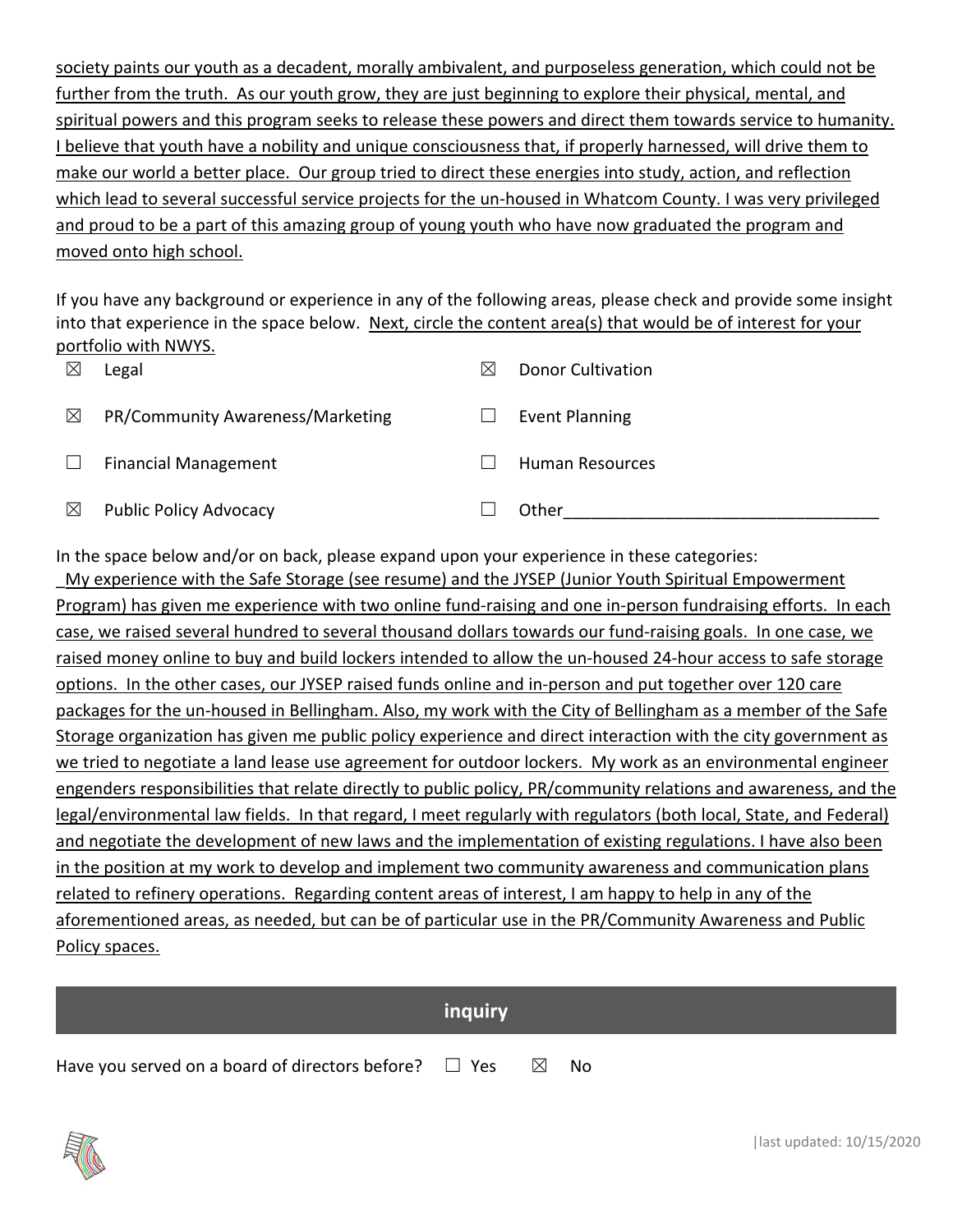If yes, please list organization(s) and years of service:

| What motivates you to want to be a part of Northwest Youth Services' mission?<br>I have two main reasons for wanting to be a part of NWYSs mission. The first relates to me becoming aware |
|--------------------------------------------------------------------------------------------------------------------------------------------------------------------------------------------|
| of NWYSs after you purchased the PAD home in my neighborhood. There are generally two forces at work in                                                                                    |
| society, one is essentially constructive in nature and the other is destructive. Both have their place, but I strive                                                                       |
| to align myself with the constructive forces in our world. When I saw the vehement opposition to the PAD                                                                                   |
| home in my neighborhood, I vowed to support NWYS in any way that I could because I recognized the good                                                                                     |
| that you are doing; and now that we are neighbors, I consider it my duty to help. The second reason is more                                                                                |
| personal. I have a very close friend, Chris Pope, who has told me, in no uncertain terms, that NWYSs saved his                                                                             |
| life! So, after becoming aware of NWYS and talking to Chris, how could I not want to be a part of an                                                                                       |
| organization that serves our community's youth and saves lives?                                                                                                                            |
| Have you previously volunteered in some capacity for NWYS?<br>Yes.<br>Nο<br>M<br>If yes, please describe:                                                                                  |
|                                                                                                                                                                                            |
|                                                                                                                                                                                            |
|                                                                                                                                                                                            |

\_\_\_\_\_\_\_\_\_\_\_\_\_\_\_\_\_\_\_\_\_\_\_\_\_\_\_\_\_\_\_\_\_\_\_\_\_\_\_\_\_\_\_\_\_\_\_\_\_\_\_\_\_\_\_\_\_\_\_\_\_\_\_\_\_\_\_\_\_\_\_\_\_\_\_\_\_\_\_\_\_\_\_\_\_\_\_\_\_\_ \_\_\_\_\_\_\_\_\_\_\_\_\_\_\_\_\_\_\_\_\_\_\_\_\_\_\_\_\_\_\_\_\_\_\_\_\_\_\_\_\_\_\_\_\_\_\_\_\_\_\_\_\_\_\_\_\_\_\_\_\_\_\_\_\_\_\_\_\_\_\_\_\_\_\_\_\_\_\_\_\_\_\_\_\_\_\_\_\_\_ \_\_\_\_\_\_\_\_\_\_\_\_\_\_\_\_\_\_\_\_\_\_\_\_\_\_\_\_\_\_\_\_\_\_\_\_\_\_\_\_\_\_\_\_\_\_\_\_\_\_\_\_\_\_\_\_\_\_\_\_\_\_\_\_\_\_\_\_\_\_\_\_\_\_\_\_\_\_\_\_\_\_\_\_\_\_\_\_\_\_ \_\_\_\_\_\_\_\_\_\_\_\_\_\_\_\_\_\_\_\_\_\_\_\_\_\_\_\_\_\_\_\_\_\_\_\_\_\_\_\_\_\_\_\_\_\_\_\_\_\_\_\_\_\_\_\_\_\_\_\_\_\_\_\_\_\_\_\_\_\_\_\_\_\_\_\_\_\_\_\_\_\_\_\_\_\_\_\_\_\_

Given your personal and professional obligations, how much time per month do you estimate it will be feasible to schedule and dedicate to NWYS board service?

\_\_I could reasonably dedicate 10 hours per month to NWYS board service.

Since NWYS serves a uniquely vulnerable population, it is essential that all staff, volunteers, board members and other people on the Agency's premises be persons of demonstrably good character. For this reason, NWYS will conduct a Washington State Patrol WATCH (Washington Access to Criminal History) Background Check on all board member applicants. NWYS may, at its discretion, choose not to accept a board applicant who has been convicted of a violent crime or crimes involving or related to abuse or exploitation if, after conducting an individualized assessment involving the applicant's criminal record, employment history, conduct in the years since the conviction and other relevant circumstances, NWYS determines that board membership of the applicant would pose an unacceptable safety risk to NWYS' clientele and/or staff.

\_\_\_\_\_\_\_\_\_\_\_\_\_\_\_\_\_\_\_\_\_\_\_\_\_\_\_\_\_\_\_\_\_\_\_\_\_\_\_\_\_\_\_\_\_\_\_\_\_\_\_\_\_\_\_\_\_\_\_\_\_\_\_\_\_\_\_\_\_\_\_\_\_\_\_\_\_\_\_\_\_\_\_\_\_\_\_\_

As a board applicant are you willing to consent to a WATCH background check?

 $\boxtimes$  Yes  $\Box$  No